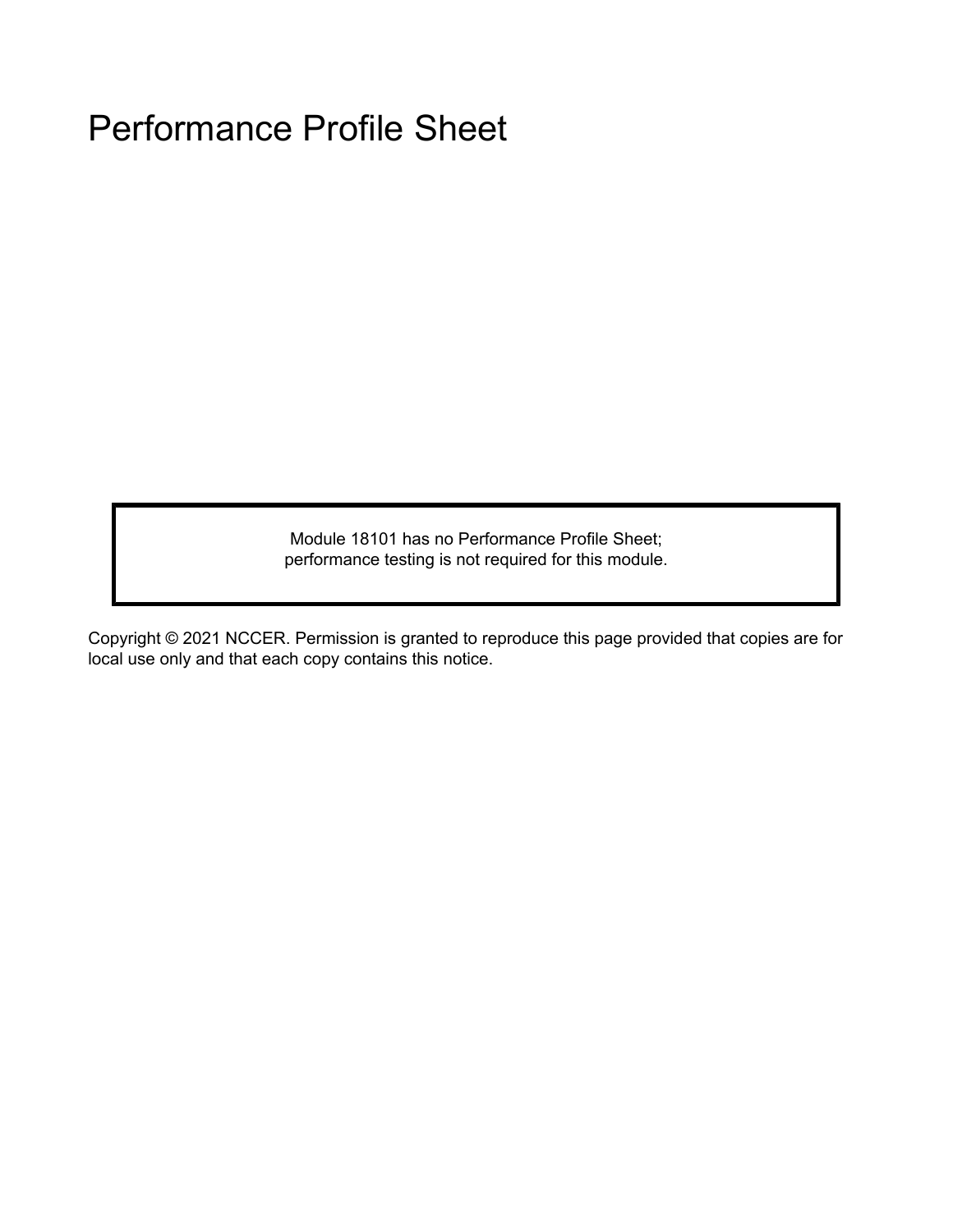Module 18102 has no Performance Profile Sheet; performance testing is not required for this module.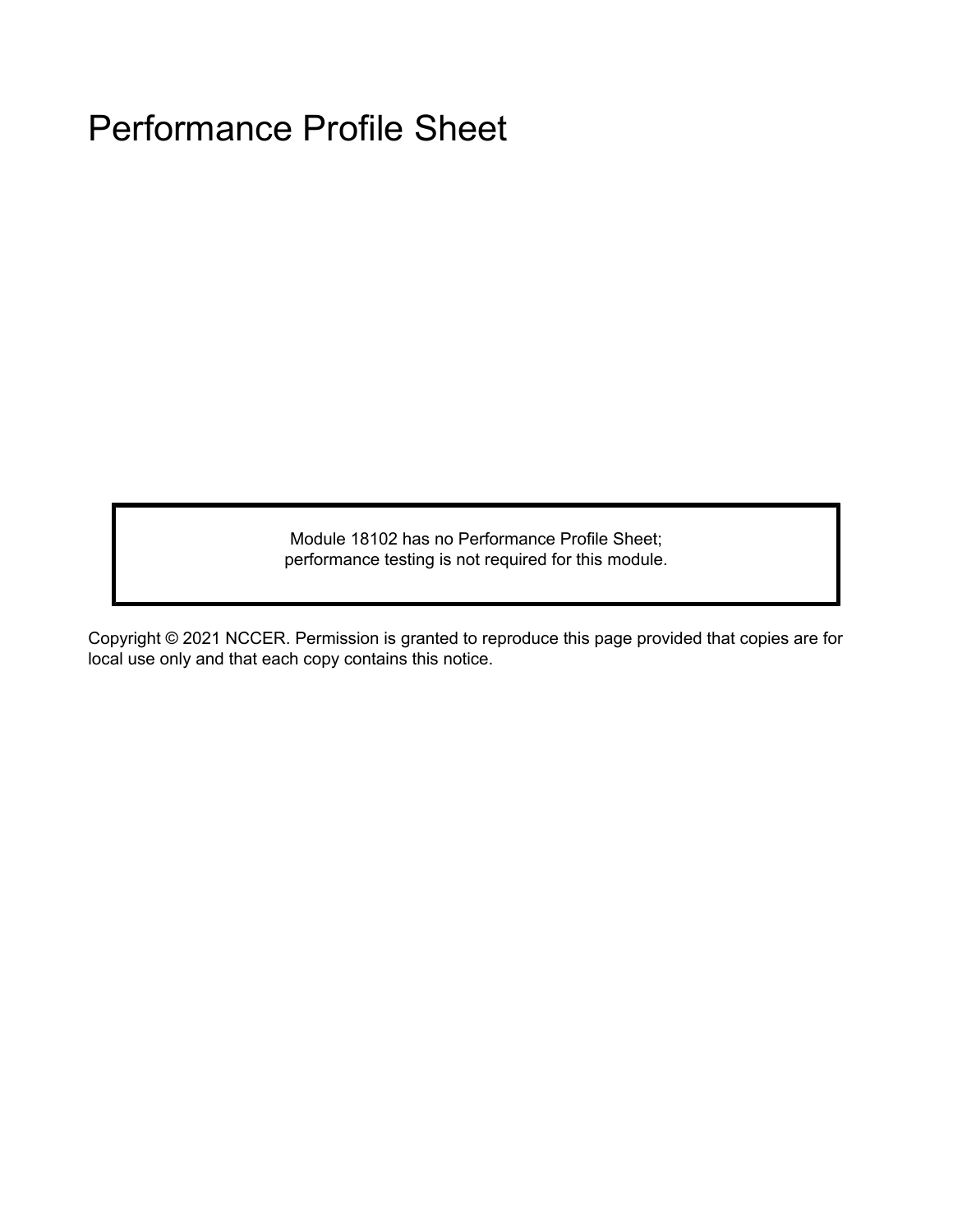| Craft: Sprinkler Fitting Level One    |  |
|---------------------------------------|--|
| Module: 18103                         |  |
| Module Title: Steel Pipe and Fittings |  |
| <b>TRAINEE NAME:</b>                  |  |
| TRAINING PROGRAM SPONSOR:             |  |
| INSTRUCTOR:                           |  |

## **Rating Levels:**

- (1) Passed: performed task
- (2) Failed: did not perform task

Be sure to list the date the testing for each task was completed.

## **Recognition:**

When testing for the NCCER Training Program, record performance testing results and submit them to your Training Program Sponsor through the Registry System.

| <b>OBJECTIVE</b> | <b>TASK</b>                                                             | <b>RATING</b> | <b>DATE</b> | <b>START</b><br><b>TIME</b> | <b>END TIME</b> |
|------------------|-------------------------------------------------------------------------|---------------|-------------|-----------------------------|-----------------|
|                  | Identify the correct pipe size and schedule<br>for a given application. |               |             |                             |                 |
| 2                | Cut and ream pipe.                                                      |               |             |                             |                 |
| 3                | Groove pipe and install grooved fittings.                               |               |             |                             |                 |
|                  | Thread pipe and install threaded fittings.                              |               |             |                             |                 |
| 5                | Install flanged fittings using the proper bolt<br>tightening sequence.  |               |             |                             |                 |

### **Please make sure that both the Candidate/Trainee and Performance Evaluator sign and date this form in the space provided.**

## **Signatures:**

I, the undersigned, acknowledge the successful completion of the above performance task(s) under the supervision of an NCCER certified Performance Evaluator.

| Candidate/Trainee:     | Date: |
|------------------------|-------|
|                        |       |
| Performance Evaluator: | Date: |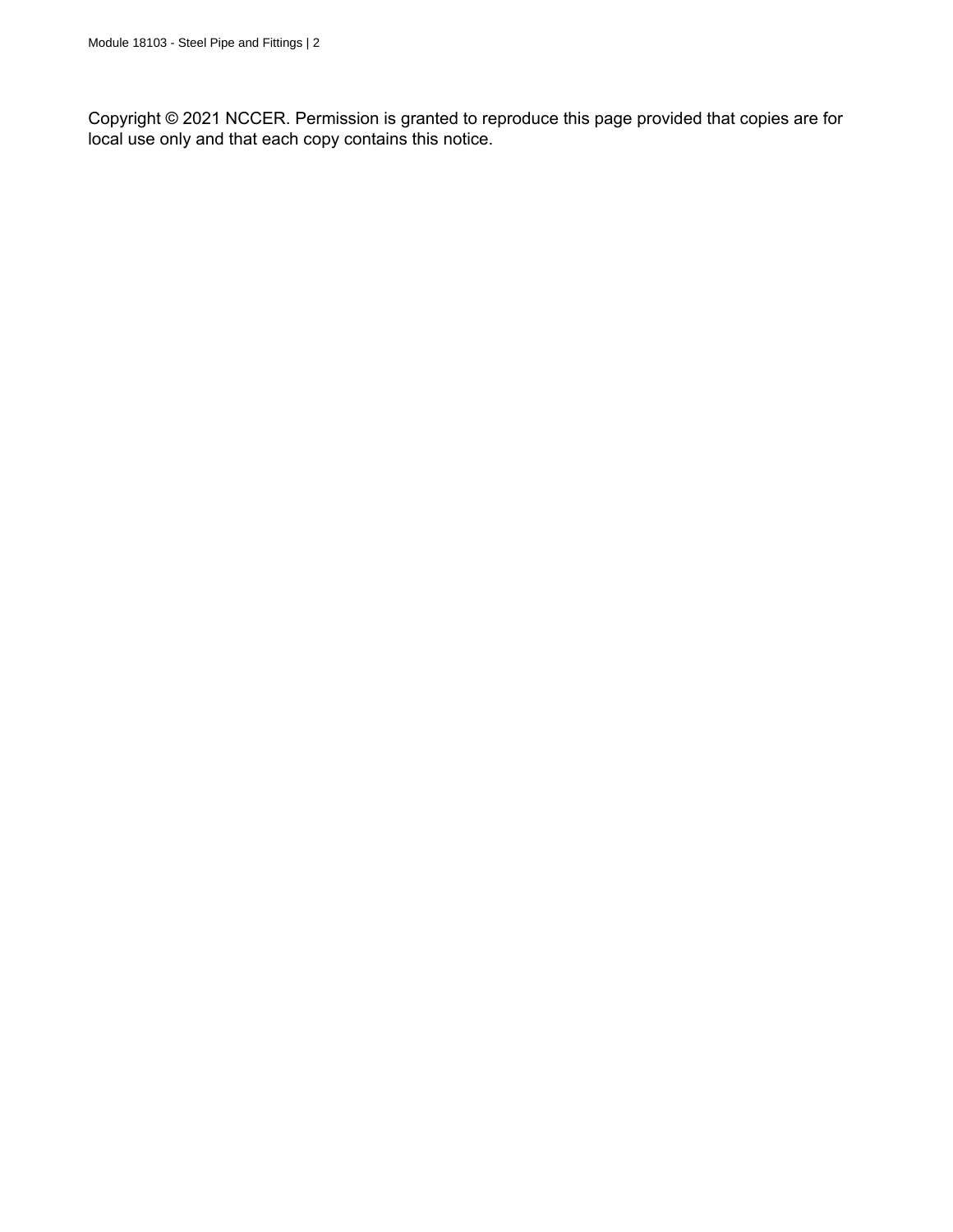| Craft: Sprinkler Fitting Level One   |  |
|--------------------------------------|--|
| Module: 18104                        |  |
| Module Title: CPVC Pipe and Fittings |  |
| TRAINEE NAME:                        |  |
| TRAINING PROGRAM SPONSOR:            |  |
| INSTRUCTOR:                          |  |

## **Rating Levels:**

- (1) Passed: performed task
- (2) Failed: did not perform task

Be sure to list the date the testing for each task was completed.

## **Recognition:**

When testing for the NCCER Training Program, record performance testing results and submit them to your Training Program Sponsor through the Registry System.

| <b>OBJECTIVE</b> | <b>TASK</b>                                             | <b>RATING</b> | <b>DATE</b> | <b>START</b><br><b>TIME</b> | <b>END TIME</b> |
|------------------|---------------------------------------------------------|---------------|-------------|-----------------------------|-----------------|
| 2                | Cut, deburr, bevel, and clean CPVC pipe.                |               |             |                             |                 |
| 2                | Join CPVC pipe and fittings.                            |               |             |                             |                 |
| 3                | Install CPVC pipe using the correct support<br>spacing. |               |             |                             |                 |
| 3                | Complete a manufacturer training course<br>for CPVC.    |               |             |                             |                 |

### **Please make sure that both the Candidate/Trainee and Performance Evaluator sign and date this form in the space provided.**

### **Signatures:**

I, the undersigned, acknowledge the successful completion of the above performance task(s) under the supervision of an NCCER certified Performance Evaluator.

| Candidate/Trainee:     | Date: |
|------------------------|-------|
| Performance Evaluator: |       |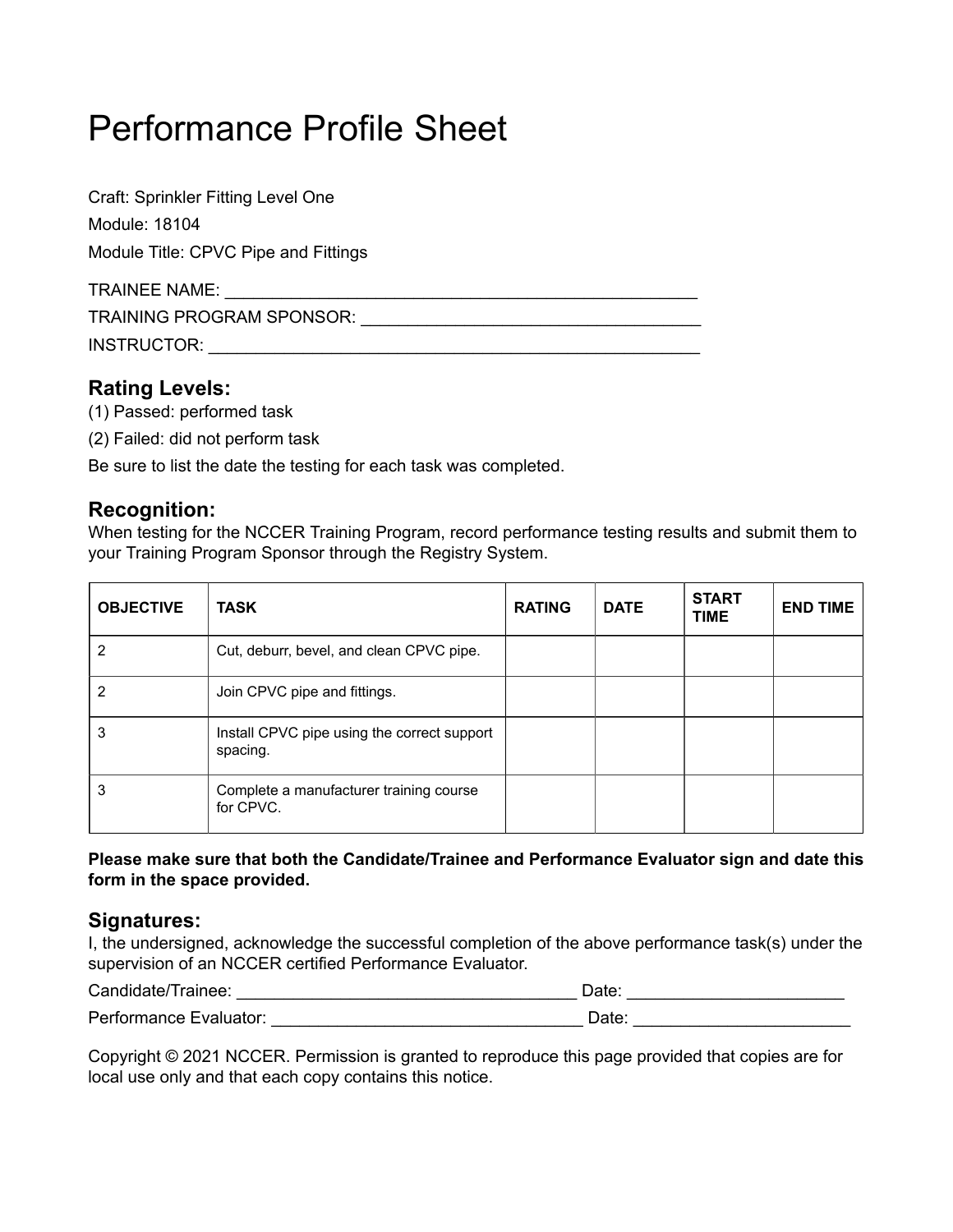| Craft: Sprinkler Fitting Level One       |  |
|------------------------------------------|--|
| Module: 18105                            |  |
| Module Title: Copper Tubing and Fittings |  |
| <b>TRAINEE NAME:</b>                     |  |
| TRAINING PROGRAM SPONSOR:                |  |
|                                          |  |

## **Rating Levels:**

- (1) Passed: performed task
- (2) Failed: did not perform task

Be sure to list the date the testing for each task was completed.

## **Recognition:**

When testing for the NCCER Training Program, record performance testing results and submit them to your Training Program Sponsor through the Registry System.

| <b>OBJECTIVE</b> | <b>TASK</b>                                                             | <b>RATING</b> | <b>DATE</b> | <b>START</b><br><b>TIME</b> | <b>END TIME</b> |
|------------------|-------------------------------------------------------------------------|---------------|-------------|-----------------------------|-----------------|
|                  | Identify various fittings used with copper<br>tubing.                   |               |             |                             |                 |
|                  | Cut, ream, clean, and bend copper tubing in<br>preparation for joining. |               |             |                             |                 |
|                  | Make a soldered joint.                                                  |               |             |                             |                 |
| 4                | Join copper using mechanical connections.                               |               |             |                             |                 |

### **Please make sure that both the Candidate/Trainee and Performance Evaluator sign and date this form in the space provided.**

### **Signatures:**

I, the undersigned, acknowledge the successful completion of the above performance task(s) under the supervision of an NCCER certified Performance Evaluator.

| Candidate/Trainee:     | Date: |
|------------------------|-------|
|                        |       |
| Performance Evaluator: | Date: |